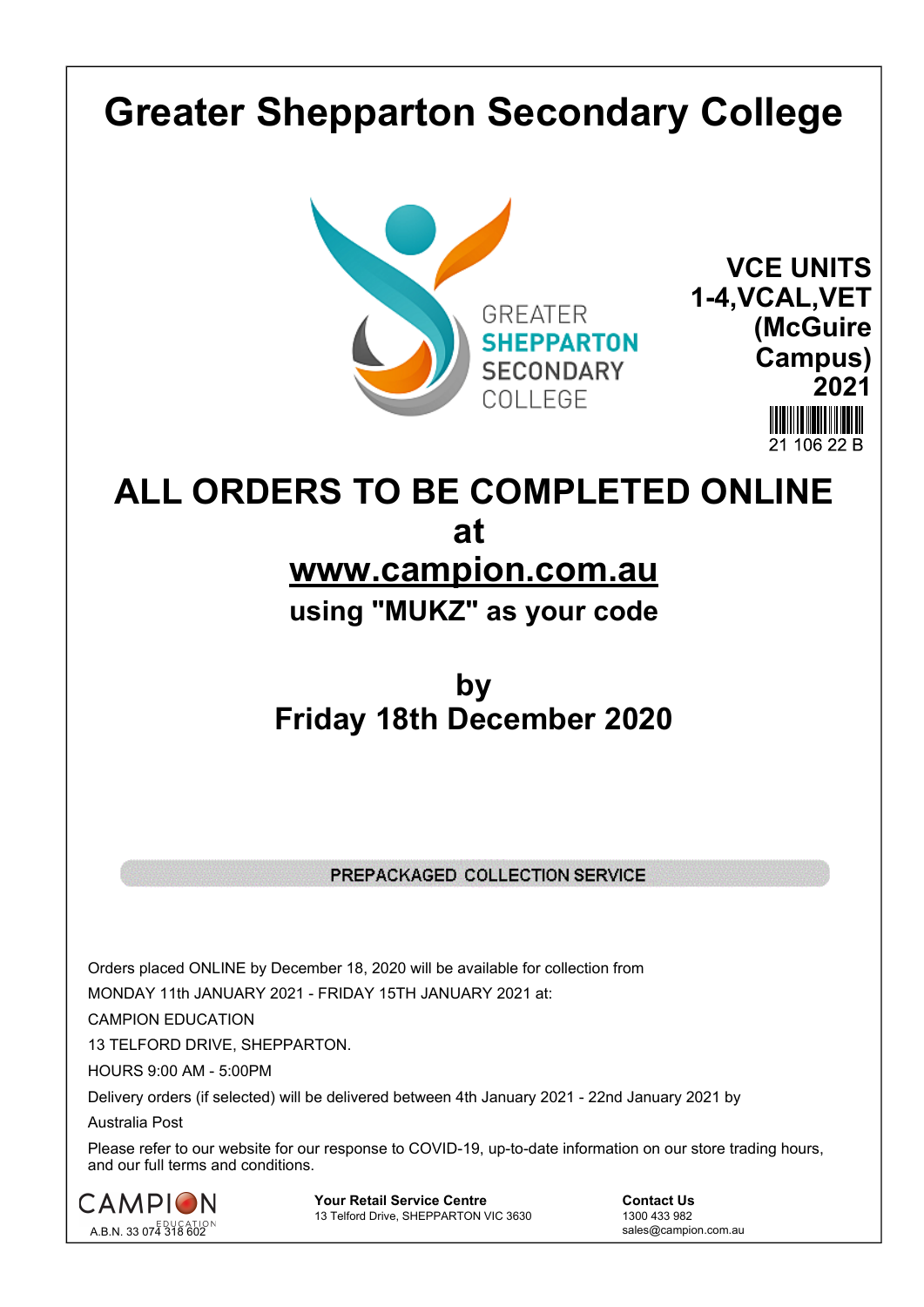|                                                                                                                            |                    |                                                                                                                                                               |         | ✔                              |                        |
|----------------------------------------------------------------------------------------------------------------------------|--------------------|---------------------------------------------------------------------------------------------------------------------------------------------------------------|---------|--------------------------------|------------------------|
| <b>Description</b><br>Price                                                                                                | Location           | <b>Description</b>                                                                                                                                            | Price   |                                | Location               |
| <b>RESOURCE LIST</b>                                                                                                       |                    | <b>CHEMISTRY UNITS 1 &amp; 2</b>                                                                                                                              |         |                                |                        |
| Please note that there are digital products (eCode or<br>cCode) on this Resource List. These items can only be             |                    | Please choose ONE of the items below                                                                                                                          |         | <b>Choose One</b>              |                        |
| ordered online, and cannot be refunded for change of mind.<br>These products are single user licences and are only valid   |                    | Heinemann Chemistry 1 VCE SB/EB 5E [Commons \$88.95 18                                                                                                        |         |                                | P05244                 |
| for 1 year (unless otherwise stated).<br>YEARS 11 & 12 (& YR 10 FAST TRACK STUDENTS) 2021                                  |                    | If you have purchased a second-hand textbook and would like<br>to have access to additional digital resources please<br>purchase the below reactivation code. |         |                                |                        |
| <b>VCAL &amp; VET UNITS</b><br><b>VCAL NUMERACY</b>                                                                        |                    | Digital Heinemann VCE Chemistry 1 (2Yr                                                                                                                        | \$25.00 |                                | 19 ORDER ONLINE E02413 |
| Calculator Sharp Scientific EL-531 \$28.95<br>$\Box$ 1 $\Box$                                                              | P55274             | Can only order online at www.campion.com.au                                                                                                                   |         |                                |                        |
| (Retained from previous year)                                                                                              |                    | Calculator Sharp Scientific EL-531 \$28.95 20<br>(Retained from previous year)                                                                                |         |                                | P55274                 |
| <b>GENERAL STATIONERY VCAL &amp; VET</b>                                                                                   |                    | <b>CHEMISTRY UNITS 3 &amp; 4</b>                                                                                                                              |         |                                |                        |
| $2\Box$<br>$3$ $\Box$                                                                                                      | P55131<br>P52207   |                                                                                                                                                               |         |                                |                        |
| $4\Box$                                                                                                                    | P56328             | Please choose ONE of the items below                                                                                                                          |         | <b>Choose One</b>              |                        |
| $5\Box$                                                                                                                    | P55153             | Heinemann Chemistry 2 VCE SB/EB 5E                                                                                                                            | \$88.95 | 21 $\Box$                      | P10907                 |
| Pen Ballpoint Cap Type Med Pack of 5 (3Blue/1Black/ \$1.55<br>6 □                                                          | P56092             | If you have purchased a second-hand textbook and would like<br>to have access to additional digital resources please                                          |         |                                |                        |
| Notebook A5 200 Page Q570/P570 2 Pockets  \$4.00<br>$7\Box$                                                                | P55959             | purchase the below reactivation code.                                                                                                                         |         |                                |                        |
| Visual Art Diary A4 110gsm 60 Sheet/120 Page \$5.45<br>$8$ $\Box$                                                          | P58197             | Digital Heinemann VCE Chemistry 2 (2Yr                                                                                                                        |         | \$25.00 22 ORDER ONLINE E02417 |                        |
| <b>ACCOUNTING UNITS 1 &amp; 2</b>                                                                                          |                    | Can only order online at www.campion.com.au                                                                                                                   |         |                                |                        |
| Cambridge VCE Accounting 1&2 (Print/Digital/WB) 3E \$94.95<br>9 □                                                          | P15710             | Calculator Sharp Scientific EL-531 \$28.95 23<br>(Retained from previous year)                                                                                |         |                                | P55274                 |
| Calculator Sharp Scientific EL-531 \$28.95<br>10 $\Box$<br>(Retained from previous year)                                   | P55274             | <b>ECONOMICS UNITS 1 &amp; 2</b>                                                                                                                              |         |                                |                        |
| <b>ACCOUNTING UNITS 3 &amp; 4</b>                                                                                          |                    | CPAP Economics From The Ground Up VCE 1&2                                                                                                                     |         | $$75.80$ 24 $\Box$             | P06509                 |
| Cambridge VCE Accounting 3&4 (Print/Digital/WB) 4E \$94.95 11                                                              | P <sub>15715</sub> | <b>ECONOMICS UNITS 3 &amp; 4</b><br>CPAP Economic Fundamentals in Aus VCE 3&4                                                                                 |         |                                | P19610                 |
| Calculator Sharp Scientific EL-531 \$28.95 12<br>(Retained from previous year)                                             | P55274             | (New Edition for 2021)                                                                                                                                        |         | $$75.80$ 25 $\Box$             |                        |
| <b>BIOLOGY UNITS 1 &amp; 2</b>                                                                                             |                    | Second-hand books will not be suitable                                                                                                                        |         |                                |                        |
| Please choose ONE of the items below<br><b>Choose One</b>                                                                  |                    | <b>ENGLISH UNITS 1 &amp; 2</b>                                                                                                                                |         |                                |                        |
| Heinemann Biology 1 VCE SB/EB 5E [Evans et al]  \$88.95 13                                                                 | P05243             | Montana 1948 (P/B) [Larry Watson]\$16.95 26                                                                                                                   |         |                                | P01970                 |
| If you have purchased a second-hand textbook and would like<br>to have access to additional digital resources please       |                    | <b>ENGLISH UNITS 3 &amp; 4</b>                                                                                                                                |         |                                | P00024                 |
| purchase the below reactivation code.<br>Digital Heinemann VCE Biology 1 (2Yr Reactivation) \$25.00 14 ORDER ONLINE E02414 |                    |                                                                                                                                                               |         |                                |                        |
|                                                                                                                            |                    |                                                                                                                                                               |         |                                | P16215                 |
| Can only order online at www.campion.com.au                                                                                |                    | Penelopiad - The Myth Of Penelope & Odysseus (P/B) \$19.95 29 □                                                                                               |         |                                | P06493                 |
| <b>BIOLOGY UNITS 3 &amp; 4</b>                                                                                             |                    | Rear Window (DVD)(No Returns) [Alfred Hitchcock]  \$15.95 30                                                                                                  |         |                                | P01615                 |
| Digital Only: Edrolo VCE Biology + digital textbook<br>resource \$49.50                                                    |                    | The following are OPTIONAL texts                                                                                                                              |         |                                | P15507                 |
| (If you have purchased a second-hand textbook)<br>- OR -<br>Digital + physical textbook: Edrolo VCE Biology + digital      |                    | Insight VCE English SAC & Exam Guide [Naphtine et \$19.95 32 □                                                                                                |         |                                | P19063                 |
| textbook resource + physical textbook \$78.50                                                                              |                    | Insight Text Guide: The Golden Age [Virginia Lee]  \$18.95 33                                                                                                 |         |                                | P13606                 |
| (Includes delivery to the student)                                                                                         |                    | Insight Text Guide: Rear Window [Virginia Lee] \$18.95 34                                                                                                     |         |                                | P01030                 |
| Edrolo Logon for payment and online content:<br>http://www.edrolo.com.au                                                   |                    | Insight Comparisons: Photograph 51/Penelopiad                                                                                                                 |         | $$24.95$ 35 $\Box$             | P16008                 |
| <b>BUSINESS MANAGEMENT UNITS 1 &amp; 2</b>                                                                                 |                    | <b>ENGLISH EAL UNITS 1 &amp; 2</b>                                                                                                                            |         |                                |                        |
| Key Concepts VCE Bus Man 1&2 Print/LearnON/<br>$$89.95$ 15 $\Box$                                                          | P05693             | Foreign Soil (P/B) [Maxine Beneba Clarke] \$22.99 36                                                                                                          |         |                                | P13767                 |
| (New Edition for 2021)                                                                                                     |                    | <b>ENGLISH EAL UNITS 3 &amp; 4</b>                                                                                                                            |         |                                |                        |
| The 2020 edition can be bought second-hand and may be used.                                                                |                    |                                                                                                                                                               |         |                                | P16215                 |
| <b>BUSINESS MANAGEMENT UNITS 3 &amp; 4</b>                                                                                 |                    |                                                                                                                                                               |         |                                | P16094                 |
| Key Concepts VCE Bus Man 3&4 Print/LearnON/<br>$$89.95$ 16 $\Box$                                                          | P12133             | The following are OPTIONAL texts                                                                                                                              |         |                                |                        |
| (New Edition for 2021)                                                                                                     |                    | Insight EAL Year 12 (Print) 2E [Napthine and Daniel] \$39.95 39                                                                                               |         |                                | P15803                 |
| The 2020 edition can be bought second-hand and may be used.<br>A+ VCE Business Management Notes 3&4 (3E)  \$31.95 17       | P10895             | Insight Text Guide: The Golden Age [Virginia Lee]  \$18.95 40<br><b>ENGLISH LANGUAGE UNITS 1 &amp; 2</b>                                                      |         |                                | P13606                 |
|                                                                                                                            |                    |                                                                                                                                                               |         |                                | P12302                 |
|                                                                                                                            |                    | Insight English Language for Senior Students (Print) \$47.95 41<br>(This book will also be used in Year 12)                                                   |         |                                |                        |

21 106 22 B - Greater Shepparton Secondary College VCE UNITS 1-4, VCAL, VErinted: Tuesday nt Mayovember 2020 4:43 PM (@ denotes price G.S.T. exempt) V03 Page 2 of 6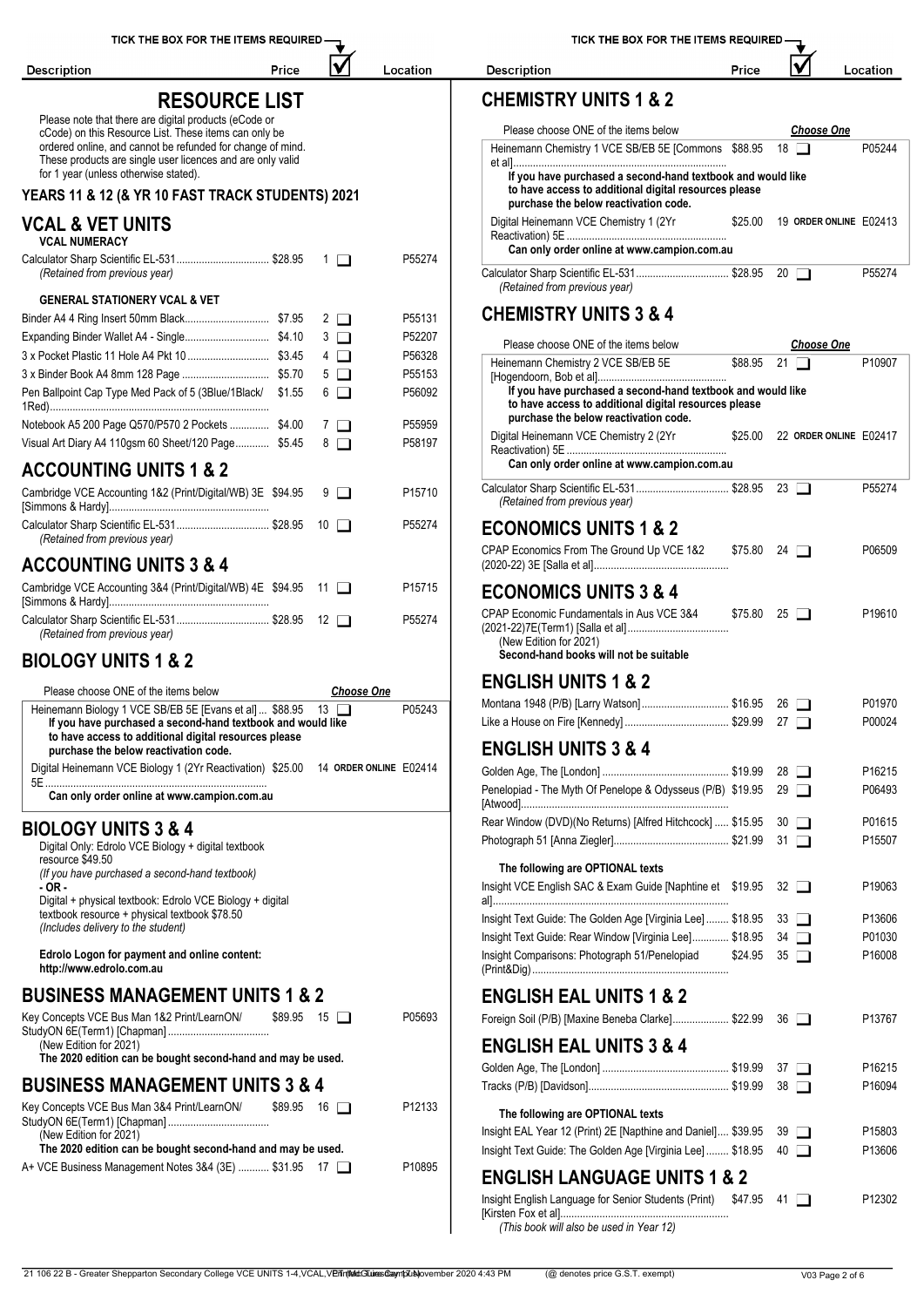| TICK THE BOX FOR THE ITEMS REQUIRED -                                                                     |                    |              |                    | TICK THE BOX FOR THE ITEMS REQUIRED.                                                                                                 |             |
|-----------------------------------------------------------------------------------------------------------|--------------------|--------------|--------------------|--------------------------------------------------------------------------------------------------------------------------------------|-------------|
| Price<br><b>Description</b>                                                                               |                    |              | Location           | <b>Description</b><br>Price                                                                                                          |             |
| <b>ENGLISH LANGUAGE UNITS 3 &amp; 4</b>                                                                   |                    |              |                    | <b>HEALTH &amp; HUMAN DEVELOPMENT UN</b>                                                                                             |             |
| Insight VCE EAL SAC & Exam Guide [M Napthine & R \$19.95<br>(New Edition for 2021)                        |                    | $42 \square$ | P17741             | Jacaranda VCE Key Concepts HHD 1&2 Print/                                                                                            | \$94.95 66  |
| Insight English Language for Senior Students (Print) \$47.95 43<br>(Retained from previous year)          |                    |              | P12302             | <b>HEALTH &amp; HUMAN DEVELOPMENT UN</b><br>Jacaranda VCE Key Concepts HHD 3&4 Print/<br>LearnON/StudyON 6E [Beaumont]               | $$94.95$ 67 |
| <b>LITERATURE UNITS 1 &amp; 2</b>                                                                         |                    |              |                    |                                                                                                                                      |             |
| Insight Literature for Senior Students (Print) 5E [Robert \$47.95 44                                      |                    |              | P15784             | <b>HISTORY UNITS 1 &amp; 2</b><br>Twentieth Century 1: Between the Wars (Print Only) \$50.00 68                                      |             |
| (This book will also be used in Year 12)                                                                  |                    |              |                    | Twentieth Century 2 : Post-war Challenges (Print Only) \$50.00                                                                       | 69          |
| <b>LITERATURE UNITS 3 &amp; 4</b>                                                                         |                    |              |                    |                                                                                                                                      |             |
| Insight Literature for Senior Students (Print) 5E [Robert \$47.95 45<br>(Retained from previous year)     |                    |              | P15784             | <b>HISTORY UNITS 3 &amp; 4</b><br>Analysing the Russian Revolution (Print & Digital) 3E \$62.95 70                                   |             |
| Picnic at Hanging Rock (P/B) [Lindsay] \$19.99                                                            | 46                 | $\Box$       | P05536             | <b>Item Cancelled</b>                                                                                                                |             |
| Cat On a Hot Tin Roof (Penguin Modern Classics                                                            | \$19.99            | 47 $\Box$    | P00343             | Please see end of list for replacement title<br>Analysing the French Revolution (Print & Digital) 3E                                 | $$62.95$ 7  |
| Foreign Soil (P/B) [Maxine Beneba Clarke] \$22.99                                                         |                    | 48 □         | P13767             | <b>Item Cancelled</b>                                                                                                                |             |
| Room of One's Own, A (Vintage) [Virginia Woolf] \$14.99                                                   |                    | $49$ $\Box$  | P08263             | Please see end of list for replacement title                                                                                         |             |
| <b>DANCE UNITS 1 &amp; 2</b>                                                                              |                    |              |                    | <b>LEGAL STUDIES UNITS 1 &amp; 2</b>                                                                                                 |             |
| Dance: Concise Definitions 4E [Leitch]  \$25.00<br>(This book will also be used in Year 12)               |                    | $50$ $\Box$  | P00598             | Oxford VCE Legal Studies: Access & Justice 1&2<br>\$74.95 72                                                                         |             |
| Choreographic Principles 5E [Leitch & Kaloger-Brown]. \$30.50<br>(This book will also be used in Year 12) |                    | $51$ $\Box$  | P02977             | (New Edition for 2021)<br>Second-hand books will not be suitable.                                                                    |             |
| Choreographic Workbook #1 Skills Solo [Kaloger-<br>\$20.00                                                |                    | $52$ $\Box$  | P16327             | <b>LEGAL STUDIES UNITS 3 &amp; 4</b><br>Digital Only: Edrolo VCE Legal Studies + digital textbook                                    |             |
| Dancers Body - Function, Care & Application Text &<br>\$38.00                                             |                    | $53$ $\Box$  | P00599             | resource \$49.50                                                                                                                     |             |
| Choreographic Workbook #2 Composition Solo<br>\$20.00                                                     |                    | $54$ $\Box$  | P <sub>15172</sub> | (If you have purchased a second-hand textbook)<br>- OR -<br>Digital + physical textbook: Edrolo VCE Legal Studies +                  |             |
| <b>DANCE UNITS 3 &amp; 4</b>                                                                              |                    |              |                    | digital textbook resource + physical textbook \$78.50<br>(Includes delivery to the student)                                          |             |
| Dance: Concise Definitions 4E [Leitch]  \$25.00 55<br>(Retained from previous year)                       |                    |              | P00598             | Edrolo Logon for payment and online content:<br>http://www.edrolo.com.au                                                             |             |
| Choreographic Principles 5E [Leitch & Kaloger-Brown]. \$30.50 56<br>(Retained from previous year)         |                    |              | P02977             |                                                                                                                                      |             |
| Choreographic Workbook #1 Skills Solo [Kaloger-                                                           | $$20.00$ 57 $\Box$ |              | P16327             | <b>LOTE - ITALIAN UNITS 1 &amp; 2</b>                                                                                                |             |
| (New copy purchased for Year 12)<br>Choreographic Workbook #2 Composition Solo<br>\$20.00                 |                    | $58$ $\Box$  | P15172             | Parliamo Italiano Insieme 2 Workbook with USB                                                                                        | $$43.95$ 73 |
| (New copy purchased for Year 12)                                                                          |                    |              |                    | (Retained from previous year)<br>Oxford Compact Italian Dictionary (Bilingual) [Oxford]  \$37.95 74<br>(Retained from previous year) |             |
| <b>FOOD STUDIES UNITS 1 &amp; 2</b>                                                                       |                    |              |                    | Essential Italian Verbs: Teach Yourself - Bonacini<br>\$19.99                                                                        | -75         |
| VCE Food Solutions: Food Studies 1&2 (Print&Digital) \$78.95 59                                           |                    |              | P11290             | (Retained from previous year)                                                                                                        |             |
| <b>FOOD STUDIES UNITS 3 &amp; 4</b>                                                                       |                    |              |                    | <b>LOTE - ITALIAN UNITS 3 &amp; 4</b>                                                                                                |             |
| VCE Food Solutions: Food Studies 3&4 (Print& Digital) \$78.95                                             |                    | $60$ $\Box$  | P11289             | Oxford Compact Italian Dictionary (Bilingual) [Oxford] \$37.95 76<br>(Retained from previous year)                                   |             |
| A+ VCE Food Studies Notes 3&4 (1E) \$31.95                                                                |                    | 61 $\Box$    | P12159             | <b>LOTE - JAPANESE UNITS 1 &amp; 2</b>                                                                                               |             |
| <b>GEOGRAPHY UNITS 1 &amp; 2</b>                                                                          |                    |              |                    | Kodansha's Furigana English-Japanese Dictionary                                                                                      | \$55.00 77  |
| VCE Geography: Hazards & Disasters Unit 1 (Print<br>\$49.50                                               |                    | $62$ $\Box$  | P15973             | (Retained from previous year)                                                                                                        |             |
| VCE Geography: Tourism Unit 2 (Print only) 2E [GTAV] \$49.50                                              |                    | $63$ $\Box$  | P15987             | <b>LOTE - JAPANESE UNITS 3 &amp; 4</b>                                                                                               |             |
| <b>GEOGRAPHY UNITS 3 &amp; 4</b><br>VCE Geography: Changing the Land Unit 3 (Print Only) \$49.50          |                    | 64 □         | P16001             | Kodansha's Furigana English-Japanese Dictionary<br>(Retained from previous year)                                                     | \$55.00 78  |
|                                                                                                           |                    |              |                    | <b>MATHEMATICS UNITS 1 &amp; 2</b>                                                                                                   |             |
| VCE Geography: Human Population Unit 4 (Print Only) \$49.50                                               |                    | $65$ $\Box$  | P16013             | <b>GENERAL MATHEMATICS</b><br>MQ VCE 11 General Maths Print/Digital/StudyON/Calc \$89.95 79                                          |             |

| <b>Description</b>                                                                                                                                                                                                                                                                                                                          | Price              |        |             | Location           |
|---------------------------------------------------------------------------------------------------------------------------------------------------------------------------------------------------------------------------------------------------------------------------------------------------------------------------------------------|--------------------|--------|-------------|--------------------|
| <b>HEALTH &amp; HUMAN DEVELOPMENT UNITS 1 &amp; 2</b>                                                                                                                                                                                                                                                                                       |                    |        |             |                    |
| Jacaranda VCE Key Concepts HHD 1&2 Print/                                                                                                                                                                                                                                                                                                   | \$94.95            |        | $66$ $\Box$ | P11707             |
| HEALTH & HUMAN DEVELOPMENT UNITS 3 & 4                                                                                                                                                                                                                                                                                                      |                    |        |             |                    |
| Jacaranda VCE Key Concepts HHD 3&4 Print/<br>LearnON/StudyON 6E [Beaumont]                                                                                                                                                                                                                                                                  | $$94.95$ 67 $\Box$ |        |             | P <sub>15282</sub> |
| <b>HISTORY UNITS 1 &amp; 2</b>                                                                                                                                                                                                                                                                                                              |                    |        |             |                    |
| Twentieth Century 1: Between the Wars (Print Only) \$50.00                                                                                                                                                                                                                                                                                  |                    |        | $68$ $\Box$ | P06658             |
| Twentieth Century 2: Post-war Challenges (Print Only) \$50.00 69                                                                                                                                                                                                                                                                            |                    |        |             | P06660             |
| <b>HISTORY UNITS 3 &amp; 4</b>                                                                                                                                                                                                                                                                                                              |                    |        |             |                    |
| Analysing the Russian Revolution (Print & Digital) 3E \$62.95                                                                                                                                                                                                                                                                               |                    | -70    |             | P03800             |
| <b>Item Cancelled</b>                                                                                                                                                                                                                                                                                                                       |                    |        |             |                    |
| Please see end of list for replacement title<br>Analysing the French Revolution (Print & Digital) 3E                                                                                                                                                                                                                                        | \$62.95 71         |        |             | P03801             |
| <b>Item Cancelled</b><br>Please see end of list for replacement title                                                                                                                                                                                                                                                                       |                    |        |             |                    |
| <b>LEGAL STUDIES UNITS 1 &amp; 2</b>                                                                                                                                                                                                                                                                                                        |                    |        |             |                    |
| Oxford VCE Legal Studies: Access & Justice 1&2                                                                                                                                                                                                                                                                                              | $$74.95$ 72        |        |             | P <sub>17739</sub> |
| (New Edition for 2021)<br>Second-hand books will not be suitable.                                                                                                                                                                                                                                                                           |                    |        |             |                    |
| <b>LEGAL STUDIES UNITS 3 &amp; 4</b><br>Digital Only: Edrolo VCE Legal Studies + digital textbook<br>resource \$49.50<br>(If you have purchased a second-hand textbook)<br>- OR -<br>Digital + physical textbook: Edrolo VCE Legal Studies +<br>digital textbook resource + physical textbook \$78.50<br>(Includes delivery to the student) |                    |        |             |                    |
| Edrolo Logon for payment and online content:<br>http://www.edrolo.com.au                                                                                                                                                                                                                                                                    |                    |        |             |                    |
| LOTE - ITALIAN UNITS 1 & 2                                                                                                                                                                                                                                                                                                                  |                    |        |             |                    |
| Parliamo Italiano Insieme 2 Workbook with USB                                                                                                                                                                                                                                                                                               | \$43.95            |        | 73 ∟        | P02331             |
| (Retained from previous year)<br>Oxford Compact Italian Dictionary (Bilingual) [Oxford] \$37.95                                                                                                                                                                                                                                             |                    |        | 74 <b>T</b> | P00491             |
| (Retained from previous year)<br>Essential Italian Verbs: Teach Yourself - Bonacini                                                                                                                                                                                                                                                         | \$19.99            |        | 75 L I      | P <sub>18110</sub> |
| (Retained from previous year)                                                                                                                                                                                                                                                                                                               |                    |        |             |                    |
| LOTE - ITALIAN UNITS 3 & 4                                                                                                                                                                                                                                                                                                                  |                    |        |             |                    |
| Oxford Compact Italian Dictionary (Bilingual) [Oxford] \$37.95 76<br>(Retained from previous year)                                                                                                                                                                                                                                          |                    |        |             | P00491             |
| <b>LOTE - JAPANESE UNITS 1 &amp; 2</b>                                                                                                                                                                                                                                                                                                      |                    |        |             |                    |
| Kodansha's Furigana English-Japanese Dictionary<br>(Retained from previous year)                                                                                                                                                                                                                                                            | \$55.00            | 77 I I |             | P07156             |
| <b>LOTE - JAPANESE UNITS 3 &amp; 4</b>                                                                                                                                                                                                                                                                                                      |                    |        |             |                    |
| Kodansha's Furigana English-Japanese Dictionary<br>(Retained from previous year)                                                                                                                                                                                                                                                            | \$55.00            |        | 78 I I      | P07156             |
| <b>MATHEMATICS UNITS 1 &amp; 2</b>                                                                                                                                                                                                                                                                                                          |                    |        |             |                    |
| <b>GENERAL MATHEMATICS</b>                                                                                                                                                                                                                                                                                                                  |                    |        |             |                    |
| MQ VCE 11 General Maths Print/Digital/StudyON/Calc \$89.95 79                                                                                                                                                                                                                                                                               |                    |        |             | P <sub>15739</sub> |
| Casio Classpad Colour Graphing Calculator fx CP400<br>These can be purchased from the main office for \$250.00                                                                                                                                                                                                                              |                    |        |             |                    |

*(Retained from previous year)*

21 106 22 B - Greater Shepparton Secondary College VCE UNITS 1-4, VCAL, VErfinted: Tuires Campt Tubbovember 2020 4:43 PM (@ denotes price G.S.T. exempt) V03 Page 3 of 6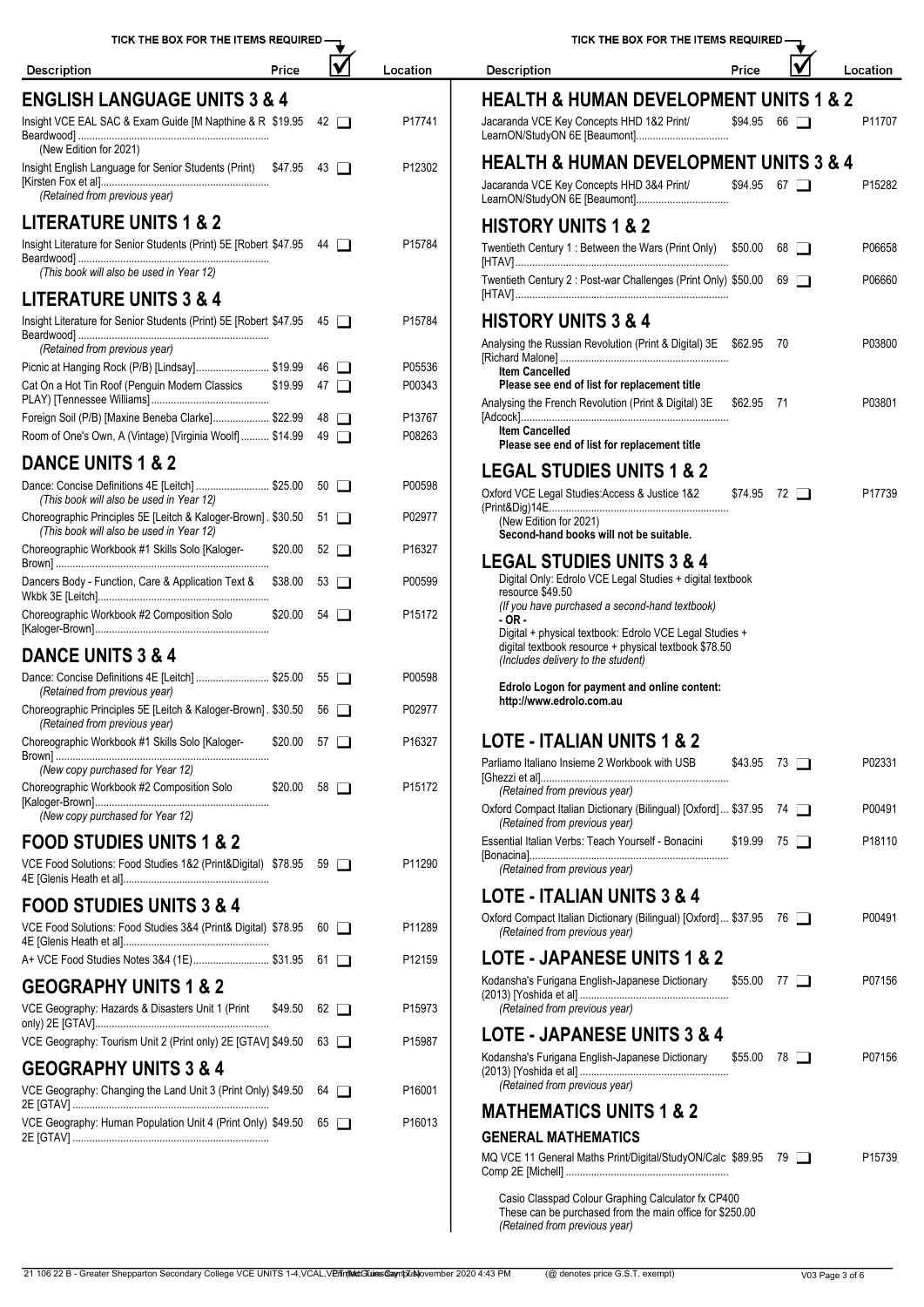| TICK THE BOX FOR THE ITEMS REQUIRED -                                                                                                                                                                                                                               |         |                   |                                | TICK THE                                                                                                 |
|---------------------------------------------------------------------------------------------------------------------------------------------------------------------------------------------------------------------------------------------------------------------|---------|-------------------|--------------------------------|----------------------------------------------------------------------------------------------------------|
| <b>Description</b>                                                                                                                                                                                                                                                  | Price   |                   | Location                       | <b>Description</b>                                                                                       |
| <b>MATHEMATICAL METHODS</b>                                                                                                                                                                                                                                         |         |                   |                                | <b>MEDIA UNITS 1 &amp;</b>                                                                               |
| Please choose ONE of the items below                                                                                                                                                                                                                                |         | <u>Choose One</u> |                                | Display Book A3 20 Pocket Bla                                                                            |
| Cambridge VCE Senior Math Methods 1&2 (Print & \$89.95                                                                                                                                                                                                              |         | $80$ $\Box$       | P04042                         | (This display book will also                                                                             |
| If you have purchased a second-hand textbook and would like<br>to have access to additional digital resources please                                                                                                                                                |         |                   |                                | Please choose ONE of the                                                                                 |
| purchase the below reactivation code.                                                                                                                                                                                                                               |         |                   |                                | Heinemann Media VCE Unit                                                                                 |
| Digital Camb VCE Snr Math Methods 1&2<br>Can only order online at www.campion.com.au                                                                                                                                                                                | \$19.95 |                   | 81 ORDER ONLINE E01678         | [Dunscombe et al]<br>If you have purchased<br>to have access to addit<br>purchase the below rea          |
|                                                                                                                                                                                                                                                                     |         |                   |                                | Digital Heinemann VCE Med                                                                                |
| Casio Classpad Colour Graphing Calculator fx CP400<br>These can be purchased from the main office for \$250.00<br>(Retained from previous year)                                                                                                                     |         |                   |                                | Can only order online a<br>(This book will also be use                                                   |
| <b>SPECIALIST MATHEMATICS</b>                                                                                                                                                                                                                                       |         |                   |                                |                                                                                                          |
|                                                                                                                                                                                                                                                                     |         |                   |                                | <b>MEDIA UNITS 3 &amp;</b>                                                                               |
| Please choose ONE of the items below                                                                                                                                                                                                                                |         | <b>Choose One</b> |                                | Display Book A3 20 Pocket Bla                                                                            |
| Cambridge VCE Senior Spec Maths 1&2 (Print &<br>If you have purchased a second-hand textbook and would like                                                                                                                                                         | \$89.95 | $82$ $\Box$       | P04050                         | (Retained from previous ye                                                                               |
| to have access to additional digital resources please<br>purchase the below reactivation code.                                                                                                                                                                      |         |                   |                                | Please Choose ONE of th<br>Heinemann Media VCE Unit                                                      |
| Digital Camb VCE Snr Specialist Maths 1&2                                                                                                                                                                                                                           | \$19.95 |                   | 83 ORDER ONLINE E01687         | [Dunscombe et al]<br>If you have purchased                                                               |
| Can only order online at www.campion.com.au                                                                                                                                                                                                                         |         |                   |                                | to have access to addit<br>purchase the below rea                                                        |
| Casio Classpad Colour Graphing Calculator fx CP400<br>These can be purchased from the main office for \$250.00                                                                                                                                                      |         |                   |                                | Digital Heinemann VCE Med<br>Can only order online a                                                     |
| (Retained from previous year)                                                                                                                                                                                                                                       |         |                   |                                | <b>MUSIC PERFORM</b>                                                                                     |
| <b>MATHEMATICS UNITS 3 &amp; 4</b>                                                                                                                                                                                                                                  |         |                   |                                | Digital Auralia Cloud Licence V                                                                          |
| <b>FURTHER MATHEMATICS</b>                                                                                                                                                                                                                                          |         |                   |                                | Can only order online at                                                                                 |
| Please Choose ONE of the Items Below                                                                                                                                                                                                                                |         | <u>Choose One</u> |                                | (Auralia Cloud used Years<br>months)                                                                     |
| Cambridge VCE Senior Further Maths 3&4 (Print & \$89.95<br>If you have purchased a second-hand textbook and would like                                                                                                                                              |         | 84                | P10861                         | (Access Code: GSSC)<br>VCE Music Perf Music Langua                                                       |
| to have access to additional digital resources please<br>purchase the below reactivation code.                                                                                                                                                                      |         |                   |                                | Units 1&2 [Ceresoli]<br>Music Book 96 Page 64pg Feir                                                     |
| Digital Camb VCE Snr Further Maths 3&4                                                                                                                                                                                                                              | \$19.95 |                   | 85 ORDER ONLINE E01686         | 225x175mm                                                                                                |
| Can only order online at www.campion.com.au                                                                                                                                                                                                                         |         |                   |                                | <b>MUSIC PERFORM</b><br>Digital Auralia Cloud Licence V                                                  |
| Casio Classpad Colour Graphing Calculator fx CP400<br>These can be purchased from the main office for \$250.00<br>(Retained from previous year)                                                                                                                     |         |                   |                                | Can only order online at<br>(Auralia Cloud used Years                                                    |
| <b>MATHEMATICAL METHODS</b>                                                                                                                                                                                                                                         |         |                   |                                | months)<br>(Access Code: GSSC)                                                                           |
| Please choose ONE of the items below                                                                                                                                                                                                                                |         | <b>Choose One</b> |                                | VCE Music Perf Music Langua<br>Units 3&4 [Ceresoli]                                                      |
| Cambridge VCE Senior Math Methods 3&4 (Print & \$89.95                                                                                                                                                                                                              |         | $86$ $\Box$       | P04040                         | Music Book 96 Page 64pg Feir                                                                             |
| If you have purchased a second-hand textbook and would like<br>to have access to additional digital resources please<br>purchase the below reactivation code.                                                                                                       |         |                   |                                | 225x175mm<br><b>OUTDOOR &amp; ENV</b>                                                                    |
| Digital Camb VCE Snr Math Methods 3&4                                                                                                                                                                                                                               |         |                   | \$19.95 87 ORDER ONLINE E01679 | Nelson VCE Outdoor & Enviror                                                                             |
| Can only order online at www.campion.com.au                                                                                                                                                                                                                         |         |                   |                                | [Mannion et al]<br>(This book will also be use                                                           |
| Casio Classpad Colour Graphing Calculator fx CP400                                                                                                                                                                                                                  |         |                   |                                | <b>OUTDOOR &amp; ENV</b>                                                                                 |
| These can be purchased from the main office for \$250.00<br>(Retained from previous year)                                                                                                                                                                           |         |                   |                                | Nelson VCE Outdoor & Enviro<br>[Mannion et al]                                                           |
| <b>SPECIALIST MATHEMATICS</b>                                                                                                                                                                                                                                       |         |                   |                                | (Retained from previous ye                                                                               |
| Please choose ONE of the items below                                                                                                                                                                                                                                |         | <b>Choose One</b> |                                | <b>PHYSICAL EDUCA</b>                                                                                    |
| Cambridge VCE Senior Spec Maths 3&4 (Print &<br>Digital) [Evans, Lipson, Cracknell, Astruc, Jones]<br>If you have purchased a second-hand textbook and would like<br>to have access to additional digital resources please<br>purchase the below reactivation code. | \$89.95 | $88$ $\Box$       | P04052                         | Please choose ONE of the<br>Jacaranda VCE Live It Up 1<br>StudyON 4E [O'Keeffe]<br>If you have purchased |
| Digital Camb VCE Snr Specialist Maths 3&4                                                                                                                                                                                                                           | \$19.95 |                   | 89 ORDER ONLINE E01688         | to have access to addit<br>purchase the below rea                                                        |
| Can only order online at www.campion.com.au                                                                                                                                                                                                                         |         |                   |                                | Digital VCE Live It Up 1 1&2<br>Can only order online a                                                  |
| Casio Classpad Colour Graphing Calculator fx CP400<br>These can be purchased from the main office for \$250.00<br>(Retained from previous year)                                                                                                                     |         |                   |                                |                                                                                                          |

| <b>Description</b>                                                                                                                                                                                      | Price               |             |                        | Location |
|---------------------------------------------------------------------------------------------------------------------------------------------------------------------------------------------------------|---------------------|-------------|------------------------|----------|
| <b>MEDIA UNITS 1 &amp; 2</b>                                                                                                                                                                            |                     |             |                        |          |
| Display Book A3 20 Pocket Black Insert Cover (Non-                                                                                                                                                      | \$9.20              |             | $90$ $\Box$            | P55439   |
| (This display book will also be used in Year 12)                                                                                                                                                        |                     |             |                        |          |
| Please choose ONE of the items below                                                                                                                                                                    |                     |             | <b>Choose One</b>      |          |
| Heinemann Media VCE Units 1-4 SB/EB 3E<br>If you have purchased a second-hand textbook and would like<br>to have access to additional digital resources please<br>purchase the below reactivation code. | \$86.95             | $91$ $\Box$ |                        | P00314   |
| Digital Heinemann VCE Media (2Yr Reactivation) 3E. \$25.00 92 ORDER ONLINE E02436<br>Can only order online at www.campion.com.au                                                                        |                     |             |                        |          |
| (This book will also be used in Year 12)                                                                                                                                                                |                     |             |                        |          |
| <b>MEDIA UNITS 3 &amp; 4</b>                                                                                                                                                                            |                     |             |                        |          |
| Display Book A3 20 Pocket Black Insert Cover (Non-                                                                                                                                                      | $$9.20$ $93$ $\Box$ |             |                        | P55439   |
| (Retained from previous year)                                                                                                                                                                           |                     |             |                        |          |
| Please Choose ONE of the Items Below<br>Heinemann Media VCE Units 1-4 SB/EB 3E                                                                                                                          | \$86.95             | 94          | <b>Choose One</b>      | P00314   |
| If you have purchased a second-hand textbook and would like<br>to have access to additional digital resources please<br>purchase the below reactivation code.                                           |                     |             |                        |          |
| Digital Heinemann VCE Media (2Yr Reactivation) 3E, \$25,00<br>Can only order online at www.campion.com.au                                                                                               |                     |             | 95 ORDER ONLINE E02436 |          |
| <b>MUSIC PERFORMANCE UNITS 1 &amp; 2</b>                                                                                                                                                                |                     |             |                        |          |
| Digital Auralia Cloud Licence Windows & Mac (Access \$35.00                                                                                                                                             |                     |             | 96 ORDER ONLINE E06652 |          |
| Can only order online at www.campion.com.au<br>(Auralia Cloud used Years 10, 11 and 12. License for 12<br>months)<br>(Access Code: GSSC)                                                                |                     |             |                        |          |
| VCE Music Perf Music Language Essentials WkBk                                                                                                                                                           | \$30.95             |             | $97$ $\Box$            | P11696   |
| Music Book 96 Page 64pg Feint/32pg Staved                                                                                                                                                               | \$2.05              |             | 98 □                   | P55912   |
| <b>MUSIC PERFORMANCE UNITS 3 &amp; 4</b>                                                                                                                                                                |                     |             |                        |          |
| Digital Auralia Cloud Licence Windows & Mac (Access \$35.00 99 ORDER ONLINE E06652                                                                                                                      |                     |             |                        |          |
| Can only order online at www.campion.com.au<br>(Auralia Cloud used Years 10, 11 and 12. License for 12<br>months)                                                                                       |                     |             |                        |          |
| (Access Code: GSSC)<br>VCE Music Perf Music Language Essentials WkBk \$30.95 100 □                                                                                                                      |                     |             |                        | P11697   |
| Music Book 96 Page 64pg Feint/32pg Staved                                                                                                                                                               | $$2.05$ 101 $\Box$  |             |                        | P55912   |
|                                                                                                                                                                                                         |                     |             |                        |          |
| <b>OUTDOOR &amp; ENVIRONMENTAL STUDIES UNITS 1 &amp; 2</b><br>Nelson VCE Outdoor & Environmental Studies 1-4 (4E) \$82.95 102<br>(This book will also be used in Year 12)                               |                     |             |                        | P00074   |
|                                                                                                                                                                                                         |                     |             |                        |          |
| <b>OUTDOOR &amp; ENVIRONMENTAL STUDIES UNITS 3 &amp; 4</b><br>Nelson VCE Outdoor & Environmental Studies 1-4 (4E) \$82.95 103<br>(Retained from previous year)                                          |                     |             |                        | P00074   |
| <b>PHYSICAL EDUCATION UNITS 1 &amp; 2</b>                                                                                                                                                               |                     |             |                        |          |
| Please choose ONE of the items below                                                                                                                                                                    |                     |             | <u>Choose One</u>      |          |
|                                                                                                                                                                                                         |                     |             |                        | P11303   |
| Jacaranda VCE Live It Up 1 1&2 Print/eBookPLUS/ \$89.95 104                                                                                                                                             |                     |             |                        |          |
| If you have purchased a second-hand textbook and would like<br>to have access to additional digital resources please<br>purchase the below reactivation code.                                           |                     |             |                        |          |

TICK THE BOX FOR THE ITEMS REQUIRED

21 106 22 B - Greater Shepparton Secondary College VCE UNITS 1-4,VCAL,V**Eīn(McGūiresCaynt) Journe**r 2020 4:43 PM (@ denotes price G.S.T. exempt) void Page 4 of 6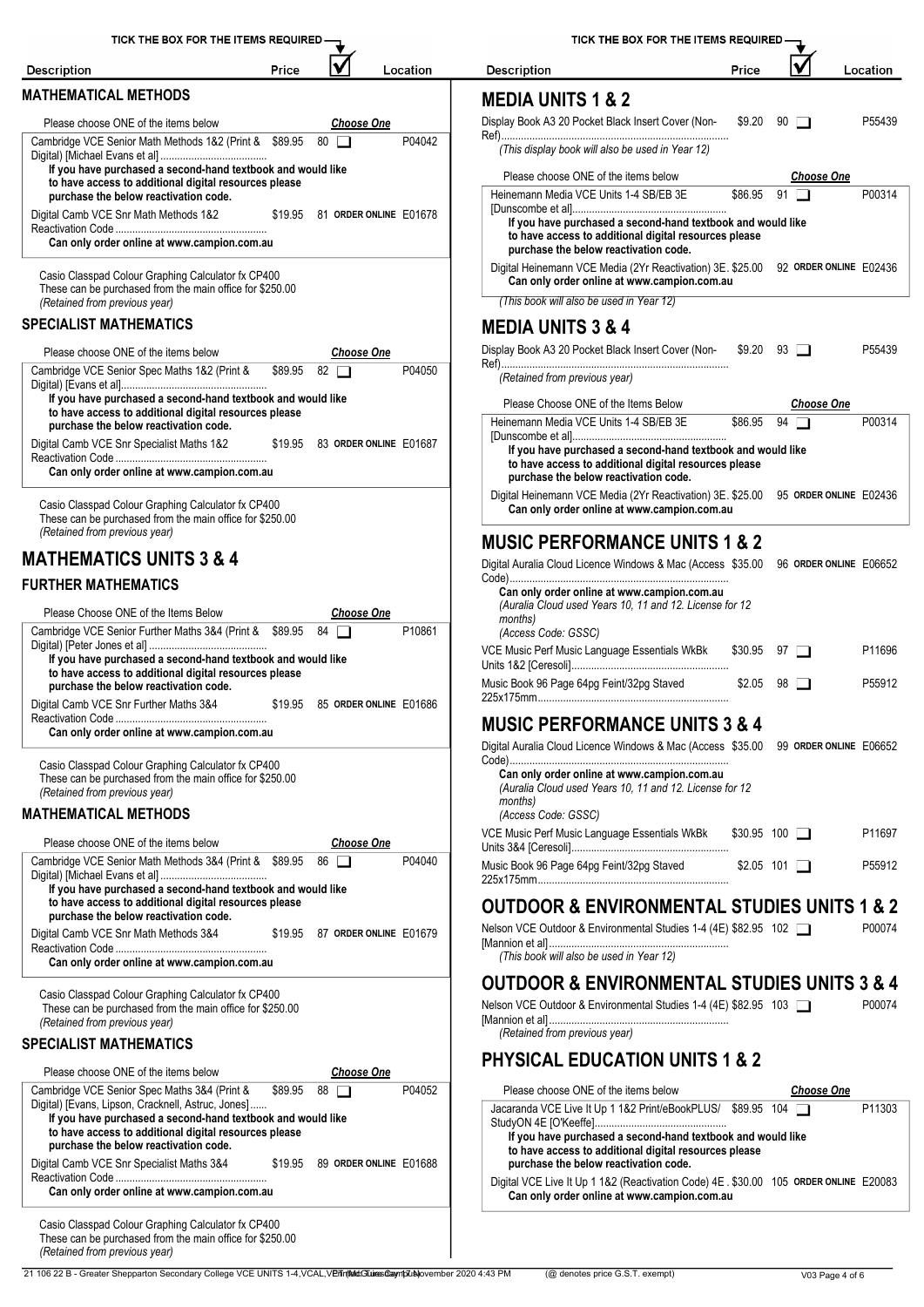| TICK THE BOX FOR THE ITEMS REQUIRED-                                                                                                                          |                     |                   |          | <b>TICK THE BO</b>                                                                                             |
|---------------------------------------------------------------------------------------------------------------------------------------------------------------|---------------------|-------------------|----------|----------------------------------------------------------------------------------------------------------------|
| <b>Description</b>                                                                                                                                            | Price               |                   | Location | <b>Description</b>                                                                                             |
| <b>PHYSICAL EDUCATION UNITS 3 &amp; 4</b>                                                                                                                     |                     |                   |          | <b>SOCIOLOGY UNITS</b>                                                                                         |
| Please choose ONE of the items below                                                                                                                          |                     | <b>Choose One</b> |          | VCE Sociology Units 1 & 2 1E [Bab                                                                              |
| Jacaranda VCE Live It Up 2 3&4 Print/eBookPLUS/ \$89.95 106                                                                                                   |                     |                   | P00638   | <b>SOCIOLOGY UNITS</b>                                                                                         |
| If you have purchased a second-hand textbook and would like<br>to have access to additional digital resources please                                          |                     |                   |          | VCE Sociology Units 3 & 4 2E [Bab                                                                              |
| purchase the below reactivation code.                                                                                                                         |                     |                   |          | <b>STUDIO ARTS - GEN</b>                                                                                       |
| Digital VCE Live It Up 2 3&4 (Reactivation Code) 4E . \$30.00 107 ORDER ONLINE E20082<br>Can only order online at www.campion.com.au                          |                     |                   |          | Visual Art Diary A4 110gsm 60 She<br>Art Folio A1 Fluteboard (with Handl<br>(The art folio will be used in Stu |
| <b>PHYSICS UNITS 1 &amp; 2</b>                                                                                                                                |                     |                   |          | <b>STUDIO ARTS - GEN</b>                                                                                       |
| Please choose ONE of the items below                                                                                                                          |                     | <b>Choose One</b> |          | Visual Art Diary A4 110gsm 60 She                                                                              |
| Heinemann Physics 11 VCE SB/EB 4E [Carmel Fry et\$88.95 108                                                                                                   |                     |                   | P05246   | Art Folio A1 Fluteboard (with Handl<br>(Retained from previous year)                                           |
| If you have purchased a second-hand textbook and would like<br>to have access to additional digital resources please<br>purchase the below reactivation code. |                     |                   |          | <b>THEATRE STUDIES</b>                                                                                         |
| Digital Heinemann VCE Physics 11 (2Yr Reactivation)\$25.00 109 ORDER ONLINE E02415                                                                            |                     |                   |          | Acting Smart - Theatre Studies 8E<br>(This book will also be used in                                           |
| Can only order online at www.campion.com.au                                                                                                                   |                     |                   |          | 1 x script to be advised = $$25$                                                                               |
| Calculator Sharp Scientific EL-531 \$28.95 110<br>(Retained from previous year)                                                                               |                     |                   | P55274   | This can be purchased from t<br><b>THEATRE STUDIES</b>                                                         |
| <b>PHYSICS UNITS 3 &amp; 4</b>                                                                                                                                |                     |                   |          | Acting Smart - Theatre Studies 8E                                                                              |
| Please choose ONE of the items below                                                                                                                          |                     | <b>Choose One</b> |          | (Retained from previous year)                                                                                  |
| Heinemann Physics 12 VCE SB/EB 4E [Chapman] \$88.95 111<br>If you have purchased a second-hand textbook and would like                                        |                     |                   | P10911   | 2 x scripts to be advised = $$2$<br>These can be purchased fron                                                |
| to have access to additional digital resources please<br>purchase the below reactivation code.                                                                |                     |                   |          | <b>VISUAL COMMUNIC.</b>                                                                                        |
| Digital Heinemann VCE Physics 12 (2Yr Reactivation) \$25.00 112 ORDER ONLINE E02419                                                                           |                     |                   |          | Visual Art Diary A3 110gsm 60 She                                                                              |
| Can only order online at www.campion.com.au                                                                                                                   |                     |                   |          | <b>VISUAL COMMUNIC.</b>                                                                                        |
| (Retained from previous year)                                                                                                                                 |                     |                   | P55274   | Visual Art Diary A3 110gsm 60 She                                                                              |
| <b>PRODUCT DESIGN &amp; TECHNOLOGY 1 &amp; 2</b>                                                                                                              |                     |                   |          | <b>GENERAL STATION</b>                                                                                         |
| *** ALL wood and metal subjects require ear protection to<br>be worn. These can be purchased from the main office for<br>\$12.00***                           |                     |                   |          | General Stationery Items are<br>stationery package when stu<br>items cover all subjects for th                 |
| Nelson VCE Product Design & Tech 1-4 (Print & Digital) \$83.95 114                                                                                            |                     |                   | P00025   | subsequent years.                                                                                              |
|                                                                                                                                                               |                     |                   |          | Binder A4 4 Ring Insert 50mm Blac<br>Index Dividers A4 Manilla 10 Tab B                                        |
| (This book will also be used in Metal Units 3 & 4)                                                                                                            |                     |                   |          | Expanding Binder Wallet A4 - Singl                                                                             |
| <b>PRODUCT DESIGN &amp; TECHNOLOGY 3 &amp; 4</b>                                                                                                              |                     |                   |          | 5 x Pocket Plastic 11 Hole A4 Pkt 1                                                                            |
| *** ALL wood and metal subjects require ear protection to<br>be worn. These can be purchased from the main office for<br>\$12.00 ***                          |                     |                   |          | 2 x Pencil (HB) Micador Essential<br>2 x Pencil (2H) Goldfaber                                                 |
| Nelson VCE Product Design & Tech 1-4 (Print & Digital) \$83.95 115                                                                                            |                     |                   | P00025   | 4 x Pen Ballpoint Cap Type Blue M                                                                              |
| (Retained from previous year)                                                                                                                                 |                     |                   |          | 2 x Pen Ballpoint Cap Type Black N                                                                             |
| <b>PSYCHOLOGY UNITS 1 &amp; 2</b>                                                                                                                             |                     |                   |          | 2 x Pen Ballpoint Cap Type Red Me<br>Eraser Plastic Pencil Large With SI                                       |
| Please choose ONE of the items below                                                                                                                          |                     | <u>Choose One</u> |          | Pencils Columbia Coloursketch Tria<br>Ruler 300mm Plastic Clear                                                |
| Jacaranda VCE Psychology 1&2 Print/eBook 8E                                                                                                                   | $$94.95$ 116 $\Box$ |                   | P00512   |                                                                                                                |
| If you have purchased a second-hand textbook and would like<br>to have access to additional digital resources please<br>purchase the below reactivation code. |                     |                   |          | Highlighters Micador ECO Wallet P<br>6 x Binder Book A4 8mm 128 Page                                           |
| Digital Jacaranda VCE Psychology 1&2 (Reactivation \$30.00 117 ORDER ONLINE E20075                                                                            |                     |                   |          | Notebook A5 200 Page Q570/P570                                                                                 |
| Can only order online at www.campion.com.au                                                                                                                   |                     |                   |          | <b>LATE ADDITION</b>                                                                                           |
| <b>PSYCHOLOGY UNITS 3 &amp; 4</b>                                                                                                                             |                     |                   |          | <b>HISTORY UNITS 3 &amp;</b>                                                                                   |
| Digital Only: Edrolo VCE Psychology + digital textbook<br>resource \$49.50                                                                                    |                     |                   |          | Reinventing Russia 2E [Lauren Per<br>China Rising: The Revolutionary Ex                                        |
| (If you have purchased a second-hand textbook)<br>$-OR -$                                                                                                     |                     |                   |          |                                                                                                                |
| Digital + physical textbook: Edrolo VCE Psychology +                                                                                                          |                     |                   |          |                                                                                                                |

*(Includes delivery to the student)* **Edrolo Logon for payment and online content:**

**http://www.edrolo.com.au**

21 106 22 B - Greater Shepparton Secondary College VCE UNITS 1-4, VCAL, VErrinted: Tuires Campus Devember 2020 4:43 PM (@ denotes price G.S.T. exempt) V03 Page 5 of 6

| TICK THE BOX FOR THE ITEMS REQUIRED.                                                                                             | TICK THE BOX FOR THE ITEMS REQUIRED.                                                                                       |                  |
|----------------------------------------------------------------------------------------------------------------------------------|----------------------------------------------------------------------------------------------------------------------------|------------------|
| V<br>Price<br>Location<br>scription؛                                                                                             | V<br><b>Description</b><br>Price                                                                                           | Location         |
| <b>IYSICAL EDUCATION UNITS 3 &amp; 4</b>                                                                                         | <b>SOCIOLOGY UNITS 1 &amp; 2</b>                                                                                           |                  |
|                                                                                                                                  | VCE Sociology Units 1 & 2 1E [Babelja et al] \$59.95 118                                                                   | P01291           |
| Please choose ONE of the items below<br><b>Choose One</b><br>caranda VCE Live It Up 2 3&4 Print/eBookPLUS/ \$89.95 106<br>P00638 | <b>SOCIOLOGY UNITS 3 &amp; 4</b>                                                                                           |                  |
|                                                                                                                                  |                                                                                                                            |                  |
| If you have purchased a second-hand textbook and would like                                                                      | VCE Sociology Units 3 & 4 2E [Babelja et al] \$66.00 119                                                                   | P16175           |
| to have access to additional digital resources please<br>purchase the below reactivation code.                                   | <b>STUDIO ARTS - GENERAL UNITS 1&amp;2</b>                                                                                 |                  |
| gital VCE Live It Up 2 3&4 (Reactivation Code) 4E . \$30.00 107 ORDER ONLINE E20082                                              | Visual Art Diary A4 110gsm 60 Sheet/120 Page \$5.45 120                                                                    | P58197           |
| Can only order online at www.campion.com.au                                                                                      | Art Folio A1 Fluteboard (with Handle & Velcro Locks)  \$28.95 121                                                          | P55030           |
| <b>IYSICS UNITS 1 &amp; 2</b>                                                                                                    | (The art folio will be used in Studio Arts 3 & 4)                                                                          |                  |
|                                                                                                                                  | <b>STUDIO ARTS - GENERAL UNITS 3 &amp; 4</b>                                                                               |                  |
| Please choose ONE of the items below<br><u>Choose One</u>                                                                        | Visual Art Diary A4 110gsm 60 Sheet/120 Page \$5.45 122                                                                    | P58197           |
| einemann Physics 11 VCE SB/EB 4E [Carmel Fry et\$88.95 108 □<br>P05246                                                           | Art Folio A1 Fluteboard (with Handle & Velcro Locks)  \$28.95 123<br>(Retained from previous year)                         | P55030           |
| If you have purchased a second-hand textbook and would like                                                                      |                                                                                                                            |                  |
| to have access to additional digital resources please<br>purchase the below reactivation code.                                   | <b>THEATRE STUDIES UNITS 1 &amp; 2</b>                                                                                     |                  |
| igital Heinemann VCE Physics 11 (2Yr Reactivation)\$25.00 109 ORDER ONLINE E02415                                                | Acting Smart - Theatre Studies 8E [Bird & Sallis] \$65.00 124<br>(This book will also be used in Year 12)                  | P15707           |
| Can only order online at www.campion.com.au                                                                                      |                                                                                                                            |                  |
|                                                                                                                                  | 1 x script to be advised = $$25$<br>This can be purchased from the main office                                             |                  |
| culator Sharp Scientific EL-531 \$28.95 110<br>P55274<br>(Retained from previous year)                                           |                                                                                                                            |                  |
| IYSICS UNITS 3 & 4                                                                                                               | <b>THEATRE STUDIES UNITS 3 &amp; 4</b>                                                                                     |                  |
|                                                                                                                                  | Acting Smart - Theatre Studies 8E [Bird & Sallis] \$65.00 125<br>(Retained from previous year)                             | P15707           |
| Please choose ONE of the items below<br><b>Choose One</b>                                                                        |                                                                                                                            |                  |
| P10911<br>einemann Physics 12 VCE SB/EB 4E [Chapman] \$88.95 111                                                                 | 2 x scripts to be advised = \$25 each<br>These can be purchased from the main office                                       |                  |
| If you have purchased a second-hand textbook and would like<br>to have access to additional digital resources please             |                                                                                                                            |                  |
| purchase the below reactivation code.                                                                                            | <b>VISUAL COMMUNICATION UNITS 1 &amp; 2</b>                                                                                |                  |
| gital Heinemann VCE Physics 12 (2Yr Reactivation)\$25.00 112 ORDER ONLINE E02419                                                 | Visual Art Diary A3 110gsm 60 Sheet/120 Page \$9.10 126                                                                    | P56677           |
| Can only order online at www.campion.com.au                                                                                      | <b>VISUAL COMMUNICATION UNITS 3 &amp; 4</b>                                                                                |                  |
| culator Sharp Scientific EL-531 \$28.95 113<br>P55274<br>(Retained from previous year)                                           | Visual Art Diary A3 110gsm 60 Sheet/120 Page \$9.10 127                                                                    | P56677           |
| <b>RODUCT DESIGN &amp; TECHNOLOGY 1 &amp; 2</b>                                                                                  | <b>GENERAL STATIONERY ITEMS</b>                                                                                            |                  |
| *** ALL wood and metal subjects require ear protection to                                                                        | General Stationery Items are necessary as a basic                                                                          |                  |
| be worn. These can be purchased from the main office for<br>\$12.00 ***                                                          | stationery package when students commence school. These<br>items cover all subjects for the year and are used in           |                  |
| P00025                                                                                                                           | subsequent years.                                                                                                          |                  |
|                                                                                                                                  |                                                                                                                            | P55131           |
| (This book will also be used in Metal Units 3 & 4)                                                                               | Index Dividers A4 Manilla 10 Tab Bright Colours \$2.25 129                                                                 | P55706           |
| <b>RODUCT DESIGN &amp; TECHNOLOGY 3 &amp; 4</b>                                                                                  |                                                                                                                            | P52207           |
| *** ALL wood and metal subjects require ear protection to                                                                        |                                                                                                                            | P56328<br>P50006 |
| be worn. These can be purchased from the main office for<br>\$12.00 ***                                                          |                                                                                                                            | P52092           |
| P00025                                                                                                                           |                                                                                                                            | P56095           |
| (Retained from previous year)                                                                                                    |                                                                                                                            | P56094           |
|                                                                                                                                  |                                                                                                                            | P56096           |
| 3YCHOLOGY UNITS 1 & 2                                                                                                            | Eraser Plastic Pencil Large With Sleeve  \$0.40 137                                                                        | P58510           |
| Please choose ONE of the items below<br><b>Choose One</b>                                                                        | Pencils Columbia Coloursketch Triangular Pkt 12's \$3.45 138                                                               | P50152           |
| caranda VCE Psychology 1&2 Print/eBook 8E<br>P00512<br>$$94.95$ 116 $\Box$                                                       |                                                                                                                            | P56414           |
| If you have purchased a second-hand textbook and would like                                                                      |                                                                                                                            | P55652<br>P51157 |
| to have access to additional digital resources please                                                                            | 6 x Binder Book A4 8mm 128 Page  \$11.40 142                                                                               | P55153           |
| purchase the below reactivation code.                                                                                            | Notebook A5 200 Page Q570/P570 2 Pockets  \$4.00 143                                                                       | P55959           |
| gital Jacaranda VCE Psychology 1&2 (Reactivation \$30.00 117 ORDER ONLINE E20075                                                 | <b>LATE ADDITION</b>                                                                                                       |                  |
| Can only order online at www.campion.com.au                                                                                      | <b>HISTORY UNITS 3 &amp; 4</b>                                                                                             |                  |
| 3 SYCHOLOGY UNITS 3 & 4                                                                                                          |                                                                                                                            |                  |
| Digital Only: Edrolo VCE Psychology + digital textbook                                                                           | Reinventing Russia 2E [Lauren Perfect et al] \$58.00 144<br>China Rising: The Revolutionary Experience 2E [Tom \$58.00 145 | P05891<br>P06645 |
| resource \$49.50<br>(If you have purchased a second-hand textbook)                                                               |                                                                                                                            |                  |
| - OR -                                                                                                                           |                                                                                                                            |                  |
| Digital + physical textbook: Edrolo VCE Psychology +<br>digital textbook resource + physical textbook \$78.50                    |                                                                                                                            |                  |